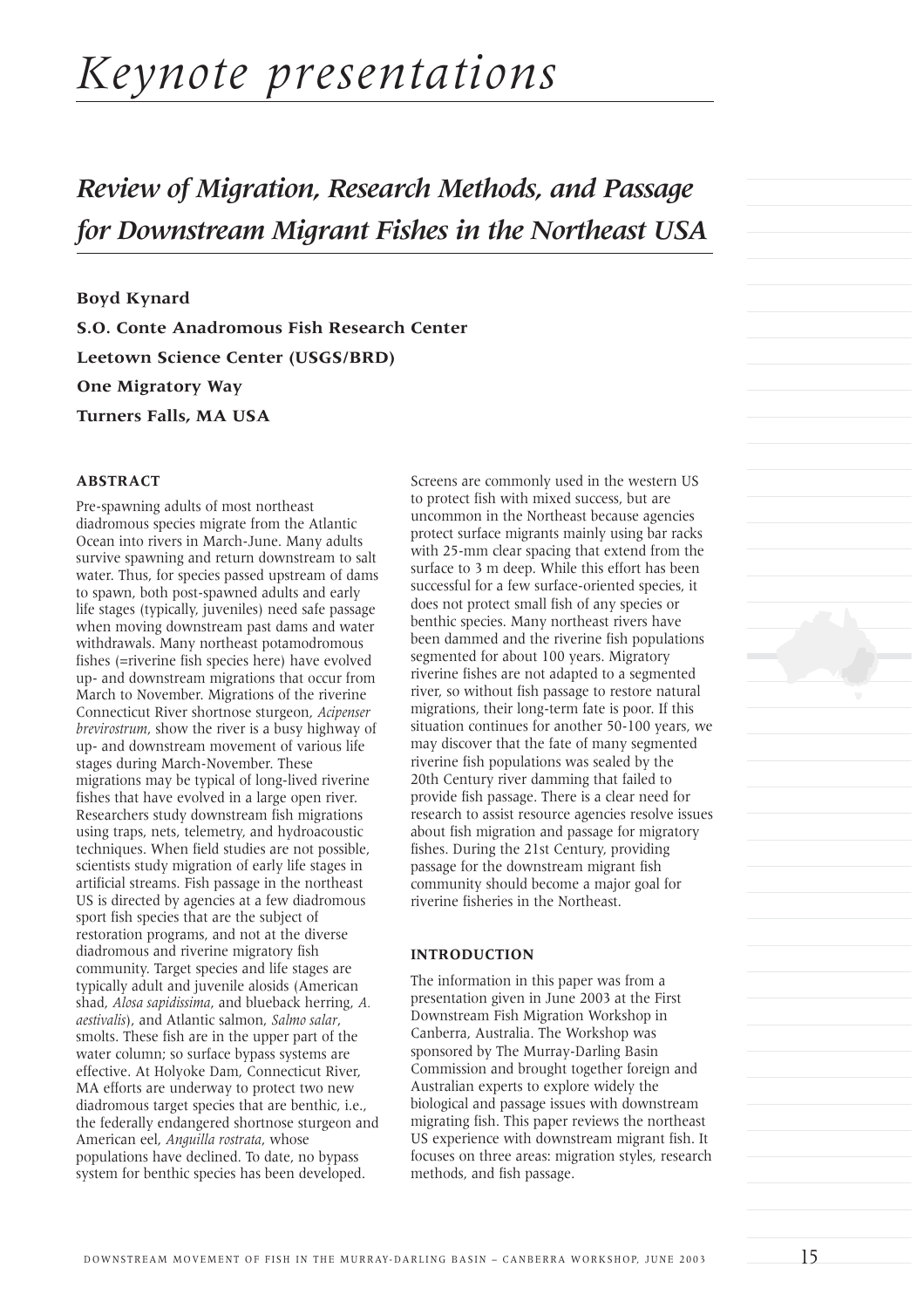# **MIGRATION STYLES**

Adults of most anadromous fish species in the northeast United States (US) migrate from the Atlantic Ocean during March-June into fresh water streams to spawn (Bigelow & Schroeder 1953; Smith 1985). In rivers that have anadromous fish restoration programs, adults pass upstream of dams using a variety of fishways or by trucking. Many adults of anadromous species survive spawning and return downstream to salt water during June-July, except for adult sea lamprey, *Petromyzon marinus*, which die after spawning (Bigelow & Schroeder 1953; Steir & Kynard 1986a). After rearing in fresh water from several weeks to several years, depending on the species, larvae or juveniles (usually) migrate downstream to salt water. Thus, adults and larvae (or juveniles) need safe passage at dams and water intakes when they migrate downstream.

Many potamodromous fishes (= riverine fish here) migrate up- and downstream during their life history to spawn, forage, rear young, or find refuge. These movements have seasonal and yearly variation and are particularly well documented in Europe (Jungwirth *et al*. 1998). The limited information on northeast US species indicates they are similar to European species (USFWS 1997). Because fish migrations have evolved in natural open-river systems during many generations, they are certain to be critical for long-term survival and health of populations (Fausch & Young 1995). However, the long-term effects on population health and survival are poorly documented.

Unfortunately, many agencies do not appreciate the critical role migrations of northeast riverine fishes have for long-term survival of welladapted populations. While individuals of a species can remain for many years in segmented groups up- and downstream of dams, the population, which includes all segments, only functions for the long-term when natural upand downstream movements are possible by migrants. Fish population segmentation by damming has existed for more than 100 years in the Northeast (many fish generations), and would be a good place to examine the long-term effects of population segmentation.

The life-history migrations of Connecticut River shortnose sturgeon, *Acipenser brevirostrum*, an amphidromous species that spends most of its life in freshwater reaches of rivers, is wellstudied and may be typical of many long-lived potomadromous species in large rivers. Prespawning adults move upstream to rocky spawning areas in April-May, then downstream after spawning to summer feeding areas. Nonspawning adults move up- or downstream to feeding areas in April-June, remain there during the summer, and then move up- or downstream in August-October to wintering areas along with post-spawning adults. Mature adult females that will spawn the next spring migrate upstream during the summer preceding spawning to an upstream foraging area near the spawning area (Kynard *et al*. in press-a). Year 2+ juveniles also participate in spring-fall up- and downstream migrations to foraging areas. Early-life stages have a 2-step downstream migration (a short 3-day migration as larvae from the spawning site; then, a long migration during spring-fall as yearlings that disperse downstream throughout the population; Kynard & Horgan 2002; Kynard *et al*. in press-b). Each month from March through November, various life stages of sturgeon are moving up- and downstream. It is not surprising that a complicated series of migrations has evolved in a long-lived species living in a large open river with diverse habitats. Similar movements of long-lived fishes likely occur in other regions, countries, and continents, including Australia.

### **RESEARCH METHODS**

Researchers in the northeast US study downstream fish migration by capturing fish or monitoring fish movements using telemetry and electronic PIT tags. Common methods for capturing juveniles and adults that are surfaceoriented or in shallow water use stream weirs (Hearn & Kynard 1986), an inclined-plane floating trap (McMenemy and Kynard 1988), or an Archimedes screw trap (Nielsen & Johnson 1983). Researchers use drift nets to capture early-life stages in the open river or at water exits at dams, where capture of fish is often easier than in the river (O'Leary & Kynard 1986). Vertical gill nets can also reveal the vertical distribution of migrants (Witherell & Kynard 1990). Telemetry tracking of fish movements has proven valuable for documenting downstream fish migration and ecology in large rivers (Buckley & Kynard 1985; Warner & Kynard 1986; Steir & Kynard 1986b; Kieffer & Kynard 1993; Kynard *et al*. in press-a).

Although documentation of downstream fish migration in the field is preferable, sometimes due to species rarity or the high cost of field sampling, field studies cannot be done. In this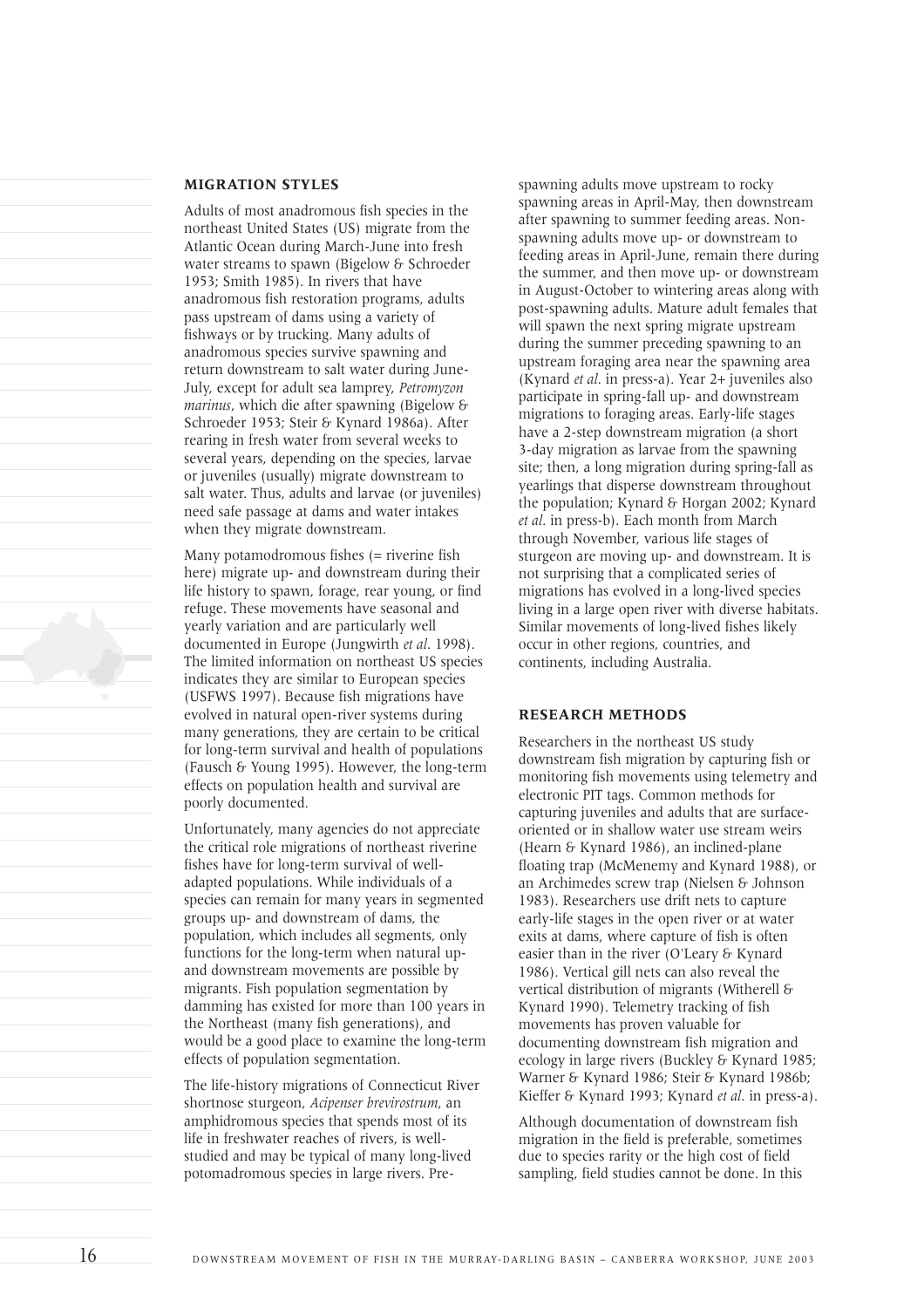





*Figure 1. Downstream migration route of juvenile alosids in the Connecticut River as shown by river bottom contour and bar graph of fish abundance at each of 17 transects (A), and the vertical distribution (least squares regression) of juvenile abundance relative to water depth (B).*

case, observations of fish in artificial streams can provide information on migration of early-life stages. These migrations are innate and observations in a stream channel can reveal many basic features of migration. This method has been used to determine migration timing, swimming height above the bottom, and habitat preference of early-life stages of sturgeons (Kynard & Horgan 2002; Kynard *et al*. 2002). This information contributes to a conceptual model of migration useful for resource managers concerned about the impact of water withdrawals and dams on downstream migrants.

Hydroacoustics is a useful technique for determining migration route and vertical distribution of migrant adults and juveniles in large rivers. Downstream migration of juvenile alsoids (American shad and blueback herring) in the Connecticut River was studied using a mobile boat-mounted hydroacoustic system. The study discovered that the migration route followed the channel and fish were in schools near the surface (**Figure 1**; Kynard *et al*. in press-c). Migration route was studied for 2 years, vertical distribution was studied for 1 year

during a longitudinal transect of the channel. Information on migration route and vertical distribution is useful for selecting the location for bypass facilities and to locate water diversions and withdrawal pipes.

Odeh & Orvis (1998) state in their review of protection for downstream migrant fish in the Northeast that "most downstream migrant fish in the north-east USA are found in the upper (3-4 m) of the water column". This statement was likely meant to address the situation for Atlantic salmon and American shad (the only references cited to support this statement are for these two species). Unfortunately, many people believe this is the situation for downstream migrants of most species. This common perception may cause resource agencies to believe that surface-oriented structures and bypasses are more effective at guiding a wide range of migratory species than is actually the case. The few non-target species guided by surface bypass systems and the benthic body adaptations of many species that migrate suggest that most migrant species are mid-water or benthic. This situation can only be understood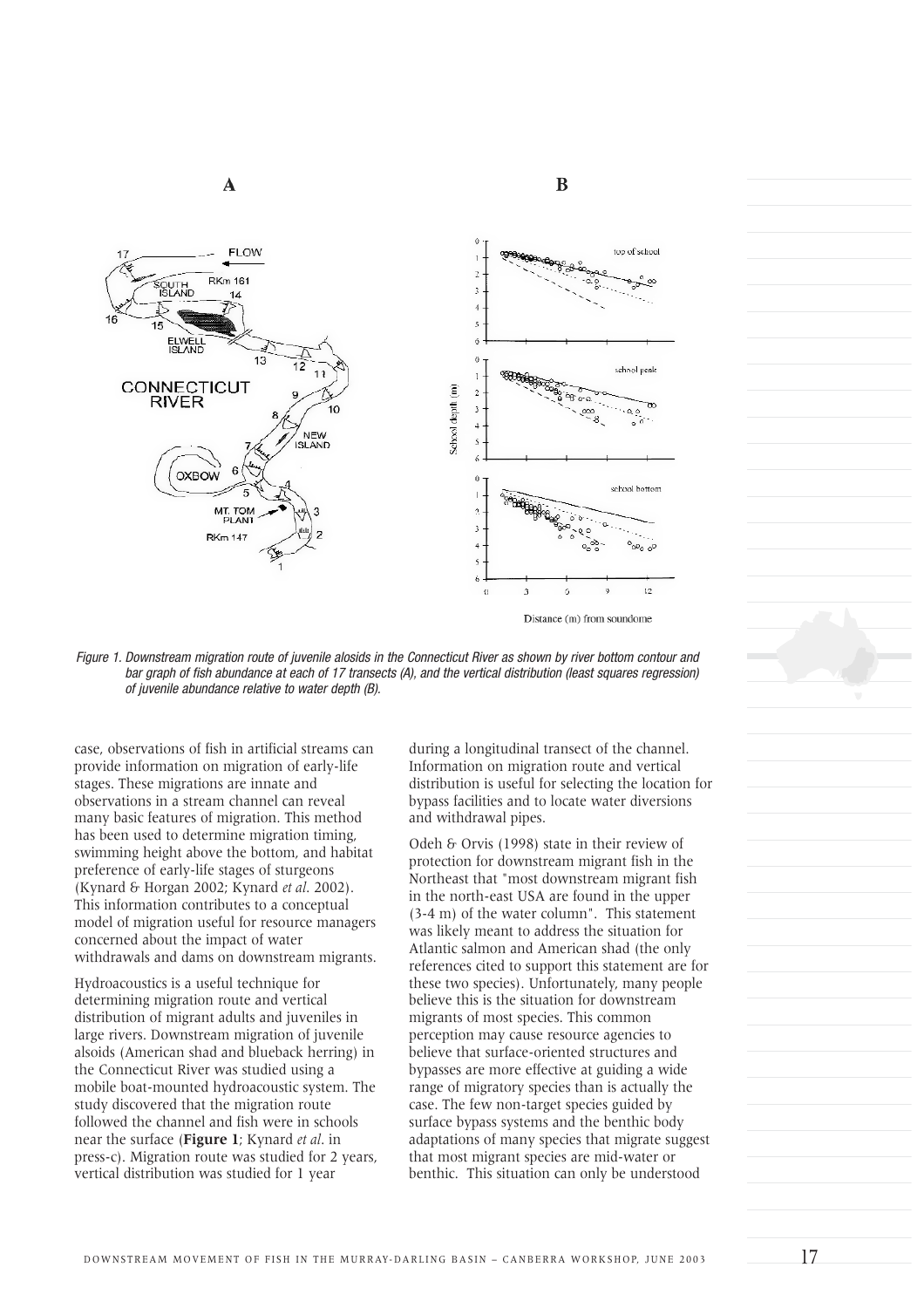after research examines riverine species for passage in surface bypasses and the vertical distribution of diadromous and riverine migrants. Adult American shad moving downstream are not schooled and are near the bottom (Witherell & Kynard 1990), but after they enter the confusing area around dams and canals, they form schools and are surfaceoriented (Kynard & O'Leary 1993), a change likely due to stress (Kynard 1993). For schooling species, vertical orientation needs to be determined at a passage site or in a similar situation.

### **DOWNSTREAM FISH PASSAGE**

In the US, federal and state resource agencies decide which fish species (and life stages) need passage. This is done selectively, focusing not on the migratory fish community, but on target species important for accomplishing specific program goals, like sport fish restoration or protection of endangered species. The Fish & Wildlife Coordination Act (FWCA) directs federal agencies to protect and increase fish and wildlife resources and to coordinate with US Fish & Wildlife Service, National Marine Fisheries Service, and state agencies on water development projects authorized by Congress or requiring a federal permit. This direction by the FWCA provides the mandate to protect migratory fishes. In practice, passage for migratory fishes is a function of agency will,

funding, traditional program emphasis, and acceptance by licensees. State resource agencies vary widely on practices for riverine fish passage. The result of this situation is that most northeast diadromous and riverine species are given little consideration for safe passage.

Development of downstream fish passage at Holyoke Dam on the Connecticut River illustrates the approach of resource agencies for fish passage. Federal and state agencies manage an anadromous fish restoration program for the river, with emphasis on the sport fishes, American shad and Atlantic salmon. Initially in the 1950s, restoration goals focused on developing upstream passage. Hundreds of thousands of American shad began passing upstream of the dam in the mid-1970s, and research showed a high level of turbine-related mortality for migrants (Steir & Kynard 1986b; Bell & Kynard 1985). Thus during relicensing of the hydropower facility, agencies required downstream passage for these target species. When downstream migrants approach the dam, they have three possible routes, i.e., pass in spillage over the dam (if river discharge is high). enter a turbine at Hadley Falls Station (34 MW), or enter the canal system with many small turbine intakes (**Figure 2**). Adult and juvenile American shad and Atlantic salmon smolts are surface-oriented, so some protection was provided by surface spillage at the dam near the intake for Hadley Falls Station, and protection in the canal was provided by a bypass. The initial



*Figure 2. Plan view of Holyoke Dam and the First Level Canal showing the louver array in the canal to guide downstream migrant American shad and Atlantic salmon to a bypass.*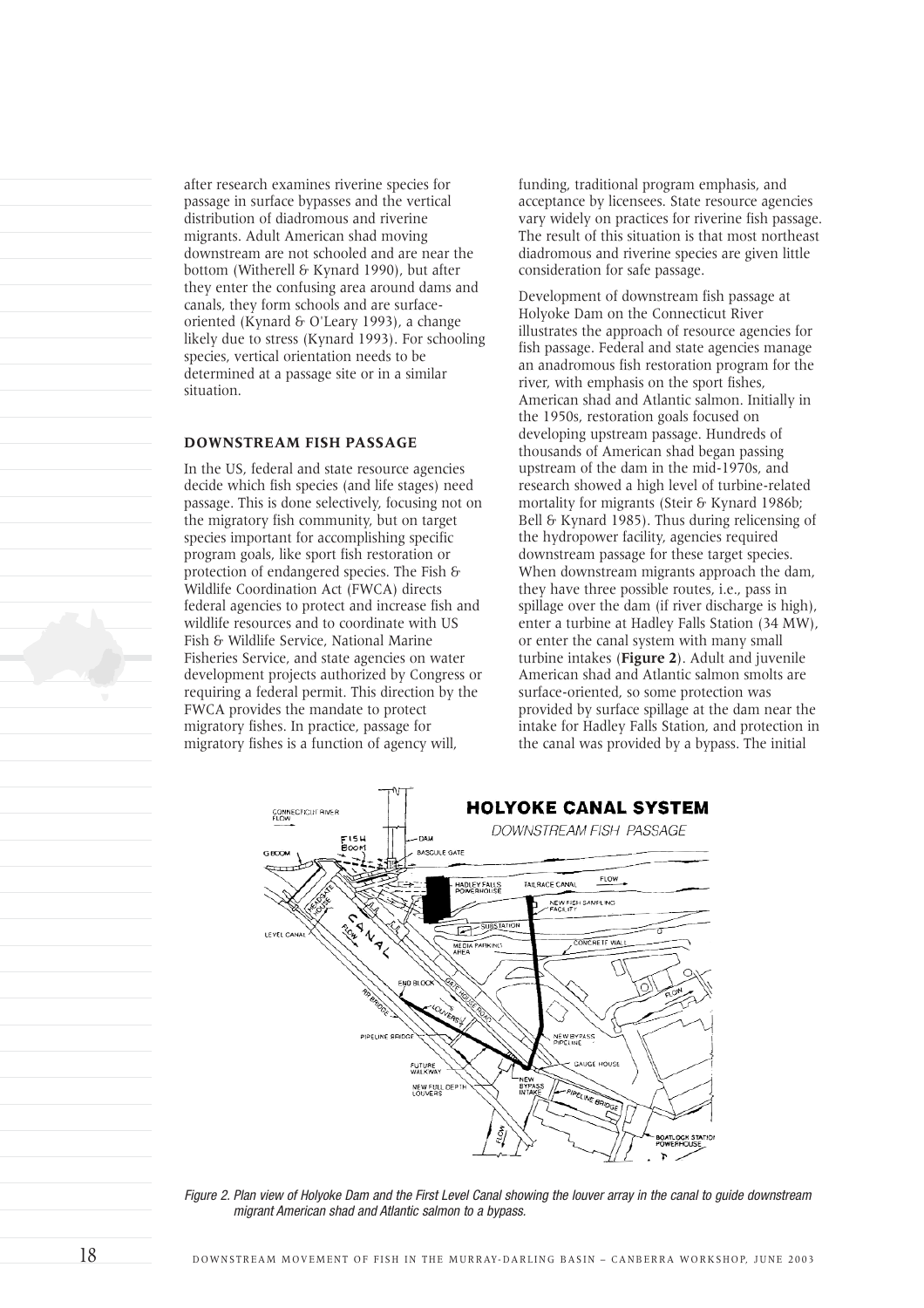trash rack bypass for American shad in the canal was the first bypass developed for the species. It relied on the accumulation of adults at a trash rack, immobilization of fish with DC electricity, and collecting and passing fish through a bypass system (Kynard & O'Leary 1993). Behavioral guidance using electricity, sound, and light, which are successful in some cases (Kynard 1993), was not successful at Holyoke (Kynard & O'Leary 1991). Behavioral guidance is still used at a few sites, but behavioral guidance not been reliable and only physical guidance (bar racks and louvers) is used now. The trash rack bypass worked for adults, but provided no protection for juvenile shad or Atlantic salmon smolts, so it was replaced in the early 1990s by a louver array bypass on the first level canal. The louver array was 174 m long at 15° to approach flow, 3 m deep, with louver slats spaced 7.5 cm apart (**Figure 2**). Exit of the 1 m diameter bypass pipe had a wedgewire screen to separate fish from water and capture and evaluate guidance efficiency. Tests showed about 90% of the target life stages were guided successfully.

In 1999 during the relicensing period for Hadley Falls Station, fish protection at Holyoke expanded to include two new species. Based on new research information that the federally endangered shortnose sturgeon migrates downstream past the dam during yearling to adult life stages from March-November (Kynard *et al*. 1999; Kynard & Horgan 2002; Kynard *et al*. in press-b), and that adult American eels, *Anguilla rostrata*, are killed passing the dam, agencies required that new fish passage must include these species. Both species are benthic, not surface-oriented like previous target species. Research shows physical barriers like louvers and bar racks guide sturgeons (Kynard & Horgan 2001). However, no research information is

currently available on the best design or attraction water for a bottom bypass entrance. Research studies at Conte AFRC in a flume  $(6.1 \text{ m} \times 6.1 \text{ m} \times 36 \text{ m})$  will test sturgeon and eels to determine the best structural configuration to guide and bypass these fish. In an attempt to protect these benthic fishes at Holyoke with the existing canal louver array, in 2003 resource agencies have required an extension of the louver to full depth and installed an inclined ramp leading to the bypass entrance. It is uncertain that fish guided to the surface bypass entrance will remain there long enough to find the entrance before they swim through the louver slats and avoid passage. Research is needed to protect sturgeon and eels at Holyoke. This research could provide the guidance for passing many benthic migrants.

Fish protection at Minetto Dam, Oswego River, NY is another example of using relicensing to secure protection for downstream migrant fishes (Kleinsmidt Assoc. unpubl. Report, USFWS 1997). The facility has a generation capacity of 15 MW and has six Francis turbines. A fish entrainment study used three full draft tube nets with live boxes to capture 35 fish species from 10 families (diadromous and riverine species) that moved downstream and entered the turbines for 9 months of the year (March-November). Peak captures occurred in March and May. This pattern was similar to the migration pattern of shortnose sturgeon cited earlier, and may be typical of northeast species. Species from the most common riverine families were captured moving downstream, i.e., Catostomidae, Centrarchidae, Clupeidae, Cyprinidae, Cyprinodontidae, Esocidae, Ictaluridae, Osmeridae, and Percidae.

Survival of fish by size that passed through the Minetto turbines depended on the species, i.e.,

*Table 1. Survival of fish by body type and size that passed through the Francis turbines at Minetto Dam, Oswego R., NY. Small = <100 mm TL, Medium = 100-250 mm TL, and Large = >250 mm TL.*

| <b>Family and Body Size</b> | % Spring Survival | % Fall Survival |
|-----------------------------|-------------------|-----------------|
| Small Sunfish               | 91                |                 |
| Medium Sunfish              | 89                | 74              |
| Large Sunfish               | 84                | 83              |
| Small Perch                 | 80                | 89              |
| Medium Perch                | 91                | 89              |
| Large Perch                 | 92                |                 |
| Small Sucker/Minnow         | 81                | 82              |
| Medium Sucker/Minnow        | 97                | 89              |
| Large Sucker/Minnow         | 80                | 87              |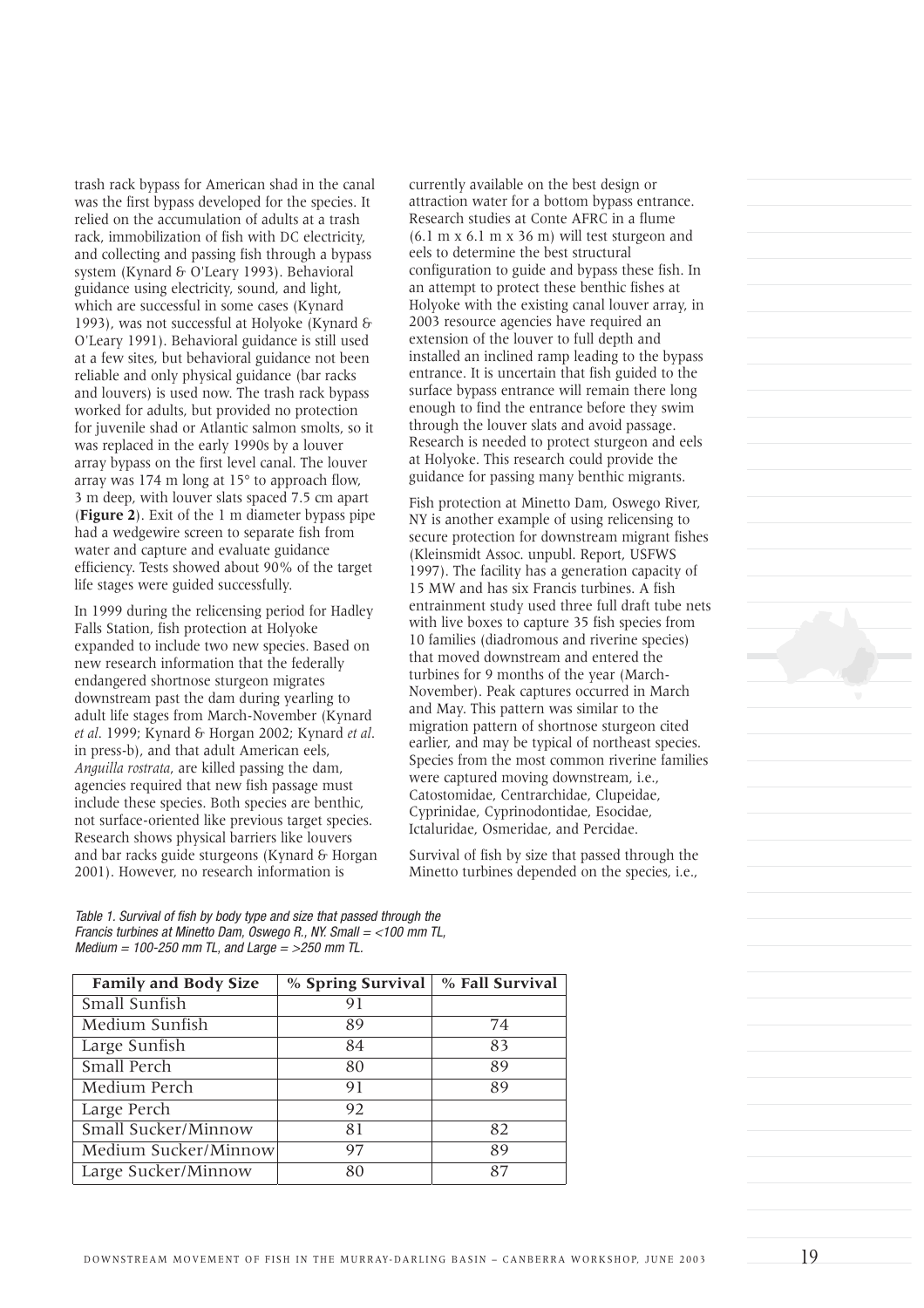small sunfish survived better than large sunfish, but small perch survived poorer than large perch (**Table 1**). Survival also depended on season, with spring survival slightly higher (80-92%) than fall survival (74-89%). The species seemed similar for survival. An estimated 722,472 fish were killed. The fish had a monetary value (replacement cost, American Fisheries Society Monetary Value Book) of \$196,122.

To protect fish at Minetto Dam, state and federal resource agencies recommended a full-depth, angled bar rack placed at 45° to approach flow, with 25 mm slat spacing, and a maximum approach flow of 0.8 m/s. Bypass attraction water was 5% of the capacity of the turbine units (2-5% is the standard for resource agencies in the northeast US). Although there were bottom and surface entrances required, passage effectiveness was not evaluated. Questions also remain about the effectiveness of the bar rack, particularly regarding protection of riverine species. Only research can resolve these questions.

Although the technology of screening fish has greatly improved in recent years (Clay 1995), use of screens to protect diadromous migrants is rare in northeast rivers. In a few streams with small dams where juvenile Atlantic salmon need protection, movable flat plate wedgewire screens of 5-mm-clear spacing are placed over trash racks at the dam to protect fish from entrainment. For old dams, many experts consider the cost of full screening is prohibitive. For new water withdrawals from eastern rivers with diadromous fishes, many agencies require low velocity, end-of-pipe, drum screen cylinders  $(capacity, <1-1.5 m<sup>3</sup>s)$ . These cylinders, which are cleaned by a water jet or airburst, are capable of successfully screening striped bass, *Morone saxatilis*, larvae 10 mm TL (Hanson 1981).

The best test of screening to protect northeast diadromous and riverine species was done in the mid-1990s on the Hudson River at the Green Island Project (Taft *et al*. 1992; Winchell *et al*. 1996). A flat-plate wedgewire screen with 2 mm spacing was tested for guiding fish as small as 60 mm TL to a bypass. Guidance and passage survival at 1.2 m/s approach velocity to the screen was high (>99%) for all families except for Clupeidae (68%); and at 2.4 m/s velocity, survival of most families was still high (>91%), except for Percidae (55%) and Clupeidae (22%; **Table 2**). Most of the Clupeidae were juvenile river herring, which like Atlantic salmon smolts, are sensitive to handling just before they enter salt water.

In the western US, screens are the common method to protect fish (Clay 1995). Protecting fish that are diverted from the mainstem into water irrigation channels is commonly done by using a rotary barrel screen, which is located at the diversion site or in the diversion channel, to separate fish from irrigation water and return the fish to the river (**Figure 3**). Barrel screens operate over a wide range of flow  $(0.08-84 \text{ m/s})$ , and operational guidelines usually require 12 cm/s approach velocity and a 65-85% submerged barrel. Under these conditions, the barrel is self-cleaning and has high fish diversion and high fish survival.

Concern for the survival of several small, native, potamodromous, fishes in the Sacramento River, CA, that were entrained for years and that were recently listed as federally protected has resulted in screening of water diversions and turbine intakes that could impact the fishes. Commonly, V- and inclined wedgewire-type screens with 2 mm clear openings are being used. The regulation responsible for this action is the Endangered Species Act. This is the greatest effort in North America to protect native nongame riverine fishes from losses at water diversions and dams. This action in California has implications in the Northeast for protecting the migratory fish community. The problems

| Family        | TL<br>(mm) | % Survival @1.2 m/s<br>approach velocity | $%$ Survival @ 2.4 m/s<br>approach velocity |
|---------------|------------|------------------------------------------|---------------------------------------------|
| Salmonidae    | 95         | 100                                      | 99                                          |
| Centrarchidae | 69         | 99                                       | 98                                          |
| Cyprinidae    | 70         | 99                                       | 91                                          |
| Perchidae     | 58         | 99                                       | 55                                          |
| Clupeidae     | 60         | 68                                       | 22                                          |
| Ictaluridae   | 88         | 100                                      | 100                                         |

**Table 2. Survival of fish from six families guided and bypassed using a modular inclined wedgewire screen at Green Island Dam, Hudson River.**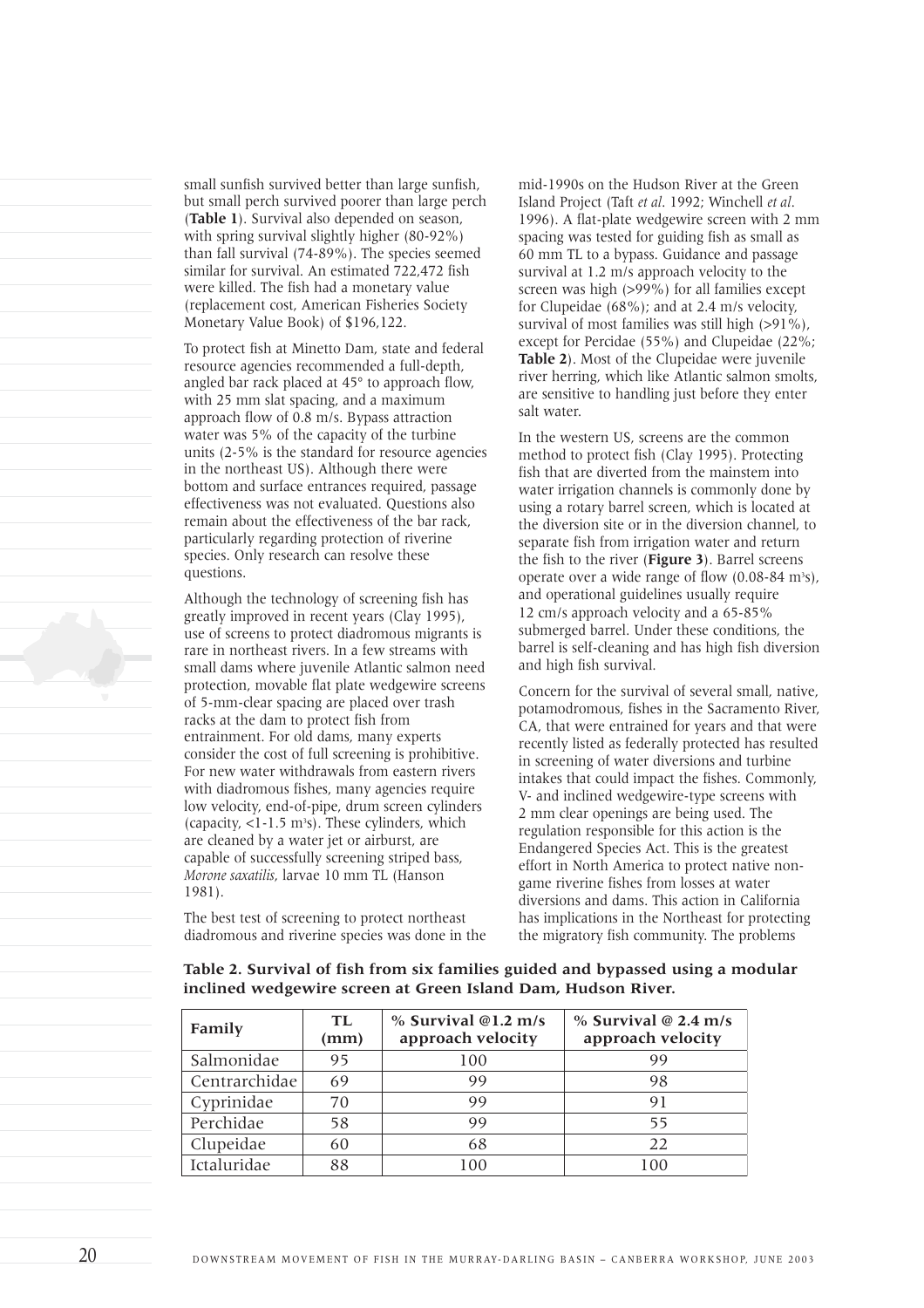

*Figure 3. Drawing of a rotary barrel screen typically used in irrigation diversions to separate fish from irrigation water and return fish back to the river.*

created for migratory fish in the Sacramento River are not unique. Hopefully, agencies throughout the US are seeing the future and learning from this situation.

Passage of downstream migrant fish in the northeast US has been ongoing since the late 1970s. This effort has been mostly successful for a few diadromous, surface-oriented alosids and Atlantic salmon, but until the Oswego River projects in New York, has provided no passage for riverine fishes. Thus, after more than 20 years, passage for most diadromous and riverine fish species is still not available in most northeast rivers. In the Connecticut River, resource agencies hope that a full-depth bar rack with 25 mm bar spacing will guide and pass juvenile and adult sturgeon and eels. If the fulldepth bar rack successfully excludes 15 cm long yearling sturgeon, it will also give some protection to many fish species that presently have no passage. Even if a bar rack successfully passes sturgeon and eels, it will not protect small life stages of any species or any of the life stages of small species. Small life stages and small species have greater survival than large fishes when passed through turbines (Stone & Webster Env. Service. 1992), and may survive turbine passage better than bypass screens.

Many years of ignoring the impacts of damming, water withdrawals, and population segmentation on riverine migratory fishes in the Sacramento River has now created the situation where intake screening is widespread to protect species that declined to endangered species status. Are segmented populations of migratory

riverine fishes slowly declining in the Northeast (or Australia)? No one knows, and no one is seriously looking in the Northeast. However, without a population decline or evidence of high mortality to trigger resource agency concern, an increased level of passage for the migratory fish community will not likely occur. Protecting migratory fish in the Northeast during the 21st Century will continue to be a major conservation issue. Hopefully, this effort will expand to include the entire migratory fish community before a dire situation like that in the Sacramento River occurs.

# **Acknowledgments**

I thank the Murray-Darling Basin Commission for the invitation to attend the Workshop. Curtis Orvis (USFWS) provided information on dam relicense studies and a manuscript review and Alex Hoar (USFWS) and Ted Castro-Santos (USGS) provided helpful reviews. Thanks to Martin Mallen-Cooper and Mark Lintermans for guidance on the downstream fish migration issues faced by the Murray-Darling Basin Commission.

# **References**

Bell, C.E., & B. Kynard. 1985. Mortality of adult American shad passing through a 17-MW Kaplan turbine at a low-head hydroelectric dam. *North American Journal of Fisheries Management* 5:33-38.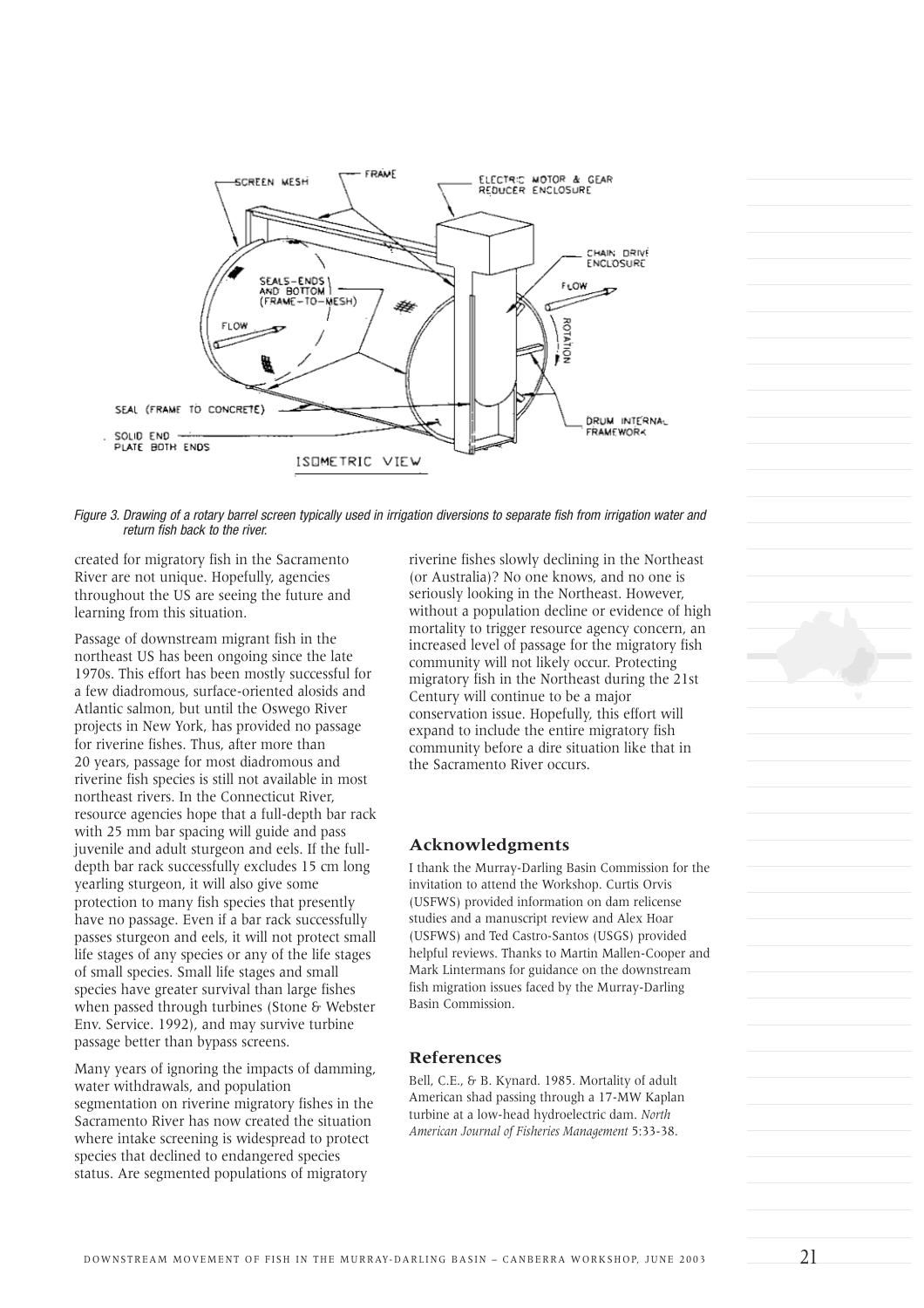Bigelow, H., & W. Schroeder. 1953. Fishes of the Gulf of Maine. *US Fish & Wildlife Service, Fishery Bulletin* 53.

Buckley, J., & B. Kynard. 1985. Yearly movements of shortnose sturgeons in the Connecticut River. *Transactions of the American Fisheries Society* 114: 813-820.

Clay, C.H. 1995. 1995. Design of fishways and other fish facilities. Lewis Publishers, London.

Fausch, K.D., & M.K. Young. 1995. Evolutionarily significant units and movement of resident stream fishes: a cautionary tale. *American Fisheries Society Symposium* 17:360-370.

Hanson, B. 1981. Studies of larval striped bass and yellow perch exposed to a 1 mm slot profile-wire screen model intake. pp. 22-36. *In*: P. Dorn & J. Johnoon (eds.) Advance Intake Technology for Power Plant Cooling Water Systems Workshop.

Hearn, W.E., & B. Kynard. 1986. Competition between juvenile Atlantic salmon *(Salmo salar)* and rainbow trout *(Salmo gairdneri)* in the White River of Vermont. *Canadian Journal of Fisheries and Aquatic Science* 43:1988-1998.

Jungwirth, M., S. Schmutz, & S. Weiss. 1998. Fish migration and fish bypasses. Fishing News Books, London.

Kieffer, M., & B. Kynard. 1993. Annual movements of shortnose and Atlantic sturgeons in the Merrimack River, Massachusetts. *Transactions of the American Fisheries Society* 122:1088-1103.

Kynard, B., & J. Warner. 1986. Spring and summer movements of subadult striped bass, Morone saxatilis, in the Connecticut River. *Fishery Bulletin* 85:143-147.

Kynard, B., & J. O'Leary. 1991. Guidance of adult American shad using underwater electrical and acoustic fields. pp. 131-135. *In: Proceedings of the International Symposium on Fishways*, Gifu, Japan.

Kynard, B. 1993. Fish behavior important to fish passage. pp. 129-134. *In: Proceeding of Symposium on Fish Passage: Policy and Technology*, American Fisheries Society, Portland, OR.

Kynard, B., & J. O'Leary. 1993. Evaluation of a bypass system for spent American shad at Holyoke Dam, Massachusetts. *North American Journal of Fisheries Management* 13:782:789.

Kynard, B., M. Burlingame, M. Kieffer, & M. Horgan. 1999. Studies on shortnose sturgeon: impact of Holyoke Dam on shortnose sturgeon. Final Report. Northeast Utilities Service Co., Berlin, CT.

Kynard, B., & M. Horgan. 2001. Guidance of yearling shortnose and pallid sturgeon using vertical bar rack and louver arrays. *North American Journal of Fisheries Management* 21:561-570.

Kynard, B., & M. Horgan. 2002. Ontogenetic behavior, migration of Atlantic sturgeon, *Acipenser oxyrinchus oxyrinchus*, and shortnose sturgeon, *A. brevirostrum*, with notes on social behavior. *Environmental Biology of Fishes* 63:137-150.

Kynard, B., E. Henyey, & M. Horgan. 2002. Ontogenetic behavior, migration, and social behavior of pallid sturgeon, *Scaphirhynchus albus*, and shovelnose sturgeon, *S. platorynchus*, with notes on the adaptive significance of body color. *Environmental Biology of Fishes* 63:389-403.

Kynard, B., M. Kieffer, M. Burlingame, P. Vinogradov, & B.E. Kynard. Biological significance of spawning by Connecticut River shortnose sturgeon at Holyoke Dam. *In: Behavior and life history of Connecticut River shortnose sturgeon and juveniles of other North American sturgeons*. American Fisheries Society (In press-a).

Kynard, B., E. Parker, & T. Parker. Downstream migration of yearling shortnose, pallid, green, and lake sturgeons: A laboratory study. *In: Behavior and Life History of Connecticut River Shortnose Sturgeon and Juveniles of Other North American Sturgeons*. (In Press-b).

Kynard, B., M. Horgan, & E. Theiss. Spatial distribution of juvenile alosids during seaward migration in the Connecticut River. *Journal of Ichthyology*. (In Press-c).

McMenemy, J., & B. Kynard. 1988. Use of inclined plane traps to study movement and survival of Atlantic salmon smolts in the Connecticut River. *North American Journal of Fisheries Management* 8:481-488.